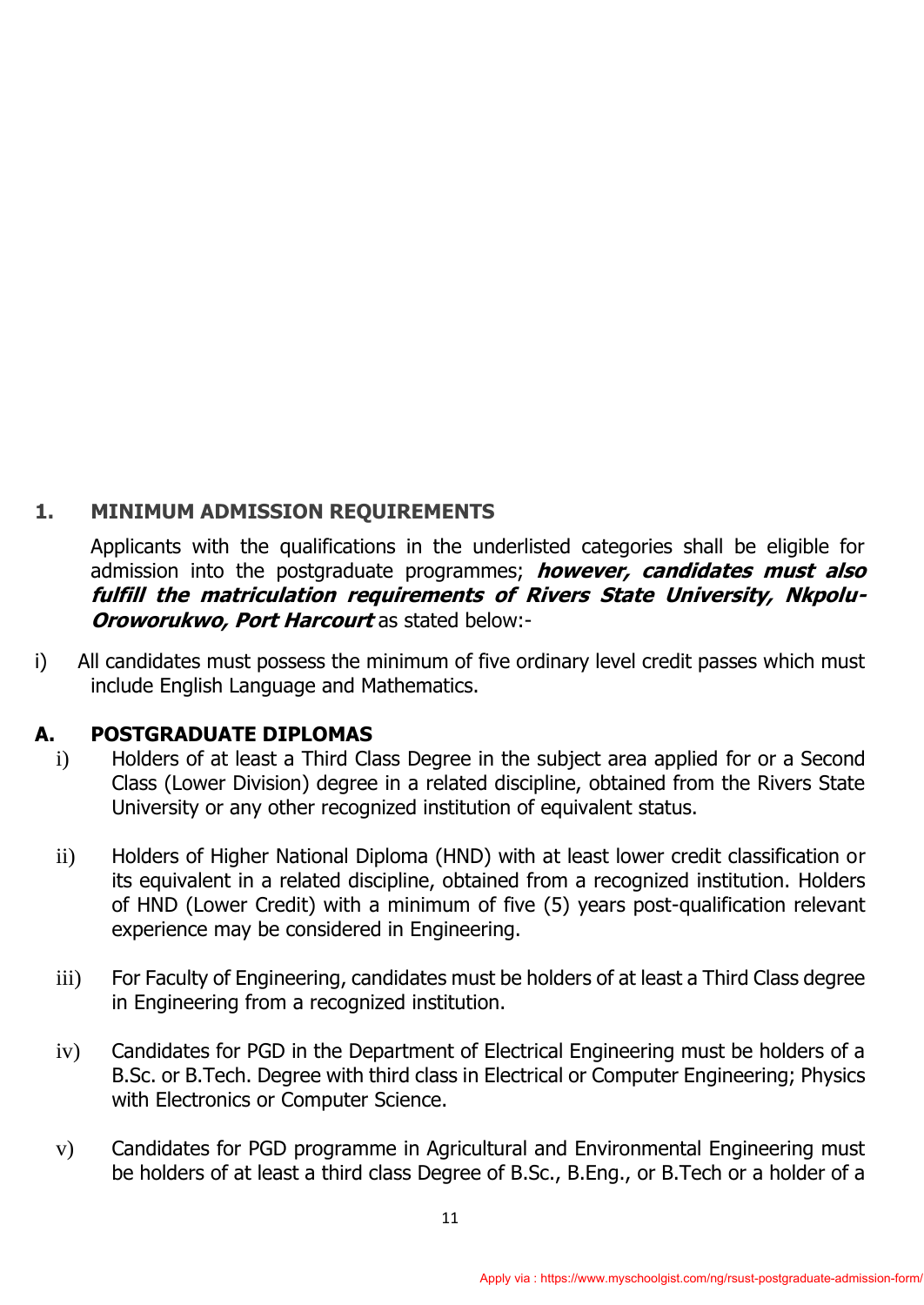minimum of Upper Credit in the Higher National Diploma (HND) in Agricultural Engineering or Agricultural and Environmental Engineering or in related Engineering Discipline, such as Civil, Mechanical, and Chemical/Petrochemical Engineering from a recognized institution.

- vi) Candidates for PGD in the Department of Marine Engineering must be holders of a Second Class degree in Mechanical or Agricultural Engineering; Third Class degree in Marine Engineering and Upper Credit in Higher National Certificate in Marine or Mechanical Engineering.
- vii) Candidates for PGD in Surveying and Geomatics must be holders of either:
	- (a) Third Class B. Sc/B.Tech degree in Surveying;
	- (b) B. Sc/B.Tech in disciplines cognate to Surveying and Geomatics, such as Mathematics, Physics, Computer Science, Geography (with Mathematics Courses), etc., obtained from Rivers State University or any other recognized University;
	- (c) Higher National Diploma (HND, Upper Credit minimum) from a recognized institution may also be considered. Holders of HND (Lower Credit) with a minimum of five (5) years post-qualification relevant experience may be considered. However, such candidates must enroll for and pass prescribed remedial courses in Surveying and Geomatics.
- viii) For the Postgraduate Diploma in Education (PGDE) the following categories of candidates are eligible.
	- (i) Candidates with minimum of third class at the first degree in any discipline from an approved University are eligible for admission.
	- (ii) HND with credit/Merit passes in relevant teaching subjects awarded by any recognized institution are eligible for admission.
	- ix) Applicants for the Postgraduate Diploma in Technical Education (PGDTE) must have the following:-
	- (i) Third Class degree in any Technical discipline awarded by a recognized University.
	- (ii) Higher National Diploma (HND) or its equivalent in any Technical subject awarded by any recognized institution.

x) Applicants for the PGD in Social Studies must possess:-

(a) A good Bachelor's degree or HND Upper Credit in cognate discipline (such as Anthropology, Political Science, Sociology, Law, Language, Literature, Religion, History, etc.) other than Social Science will be required to have a CGPA of 3.0 on a 5-point scale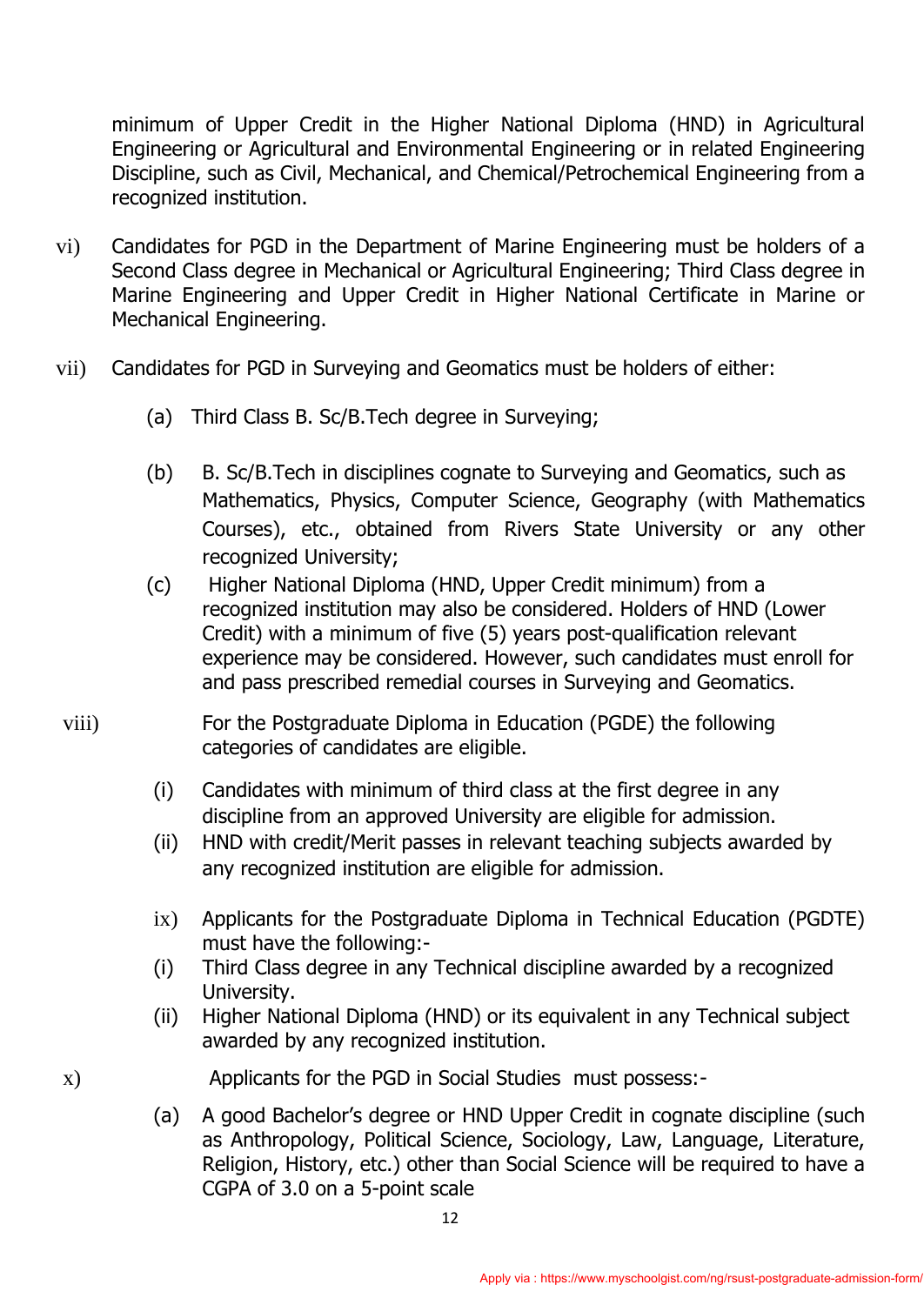- (xi)For Department of English Language and Literature in English, Candidates will be required to meet the following conditions:
- i. Possess a relevant Bachelor's degree of the Rivers State University or any other recognized university with at least a Third Class.
- ii. Candidates whose Bachelor's degree is from a department other than English Language and Literature in English will be required to have a CGPA of 3.00 on a 5-point scale.
- iii. HND holders with a minimum of Lower Credit from recognized institutions may also be considered.
	- (b) Applicants for admission into PGD in the Department of French will be required to meet the following conditions:
		- i. Possess a relevant Bachelor's degree of the Rivers State University or any other recognized university with at least a Third Class.
		- ii. Candidates whose Bachelor's degree is in a department other than French will be required to have a CGPA of 3.00 on a 5-point scale.
	- iii. HND holders with a minimum of Lower Credit from recognized institutions may also be considered.
	- (c) Applicants for admission into PGD in the Department of History and International Diplomacy will be required to meet the following conditions:
		- i. Possess a relevant Bachelor's degree of the Rivers State University or any other recognized university with at least a Third Class.
		- ii. Candidates whose Bachelor's degree is from a department other than History and International Diplomacy will be required to have a CGPA of 3.00 on a 5-point scale.
	- iii. HND holders with a minimum of Lower Credit from recognized institutions may also be considered.
	- (d) Applicants for admission into PGD in Philosophy will be required to meet the following conditions:
		- i. Possess a relevant Bachelor's degree of the Rivers State University or any other recognized university with at least a Third Class.
		- ii. Candidates whose Bachelor's degree is from Anthropology, Political Science, Economics, Sociology, Law, Language, Literature, Religion, History, etc. other than Philosophy will be required to have a CGPA of 3.00 on a 5-point scale.
	- iii. HND holders with a minimum of Lower Credit from recognized institutions may also be considered.
	- (e) Applicants for admission into PGD in Religious and Cultural Studies will be required to meet the following conditions:
		- i. Possess a relevant Bachelor's degree of the Rivers State University or any other recognized university with at least a Third Class.
		- ii. Candidates whose Bachelor's degree is from any department other than Religious and Cultural Studies will be required to have a CGPA of 3.00 on a 5-point scale.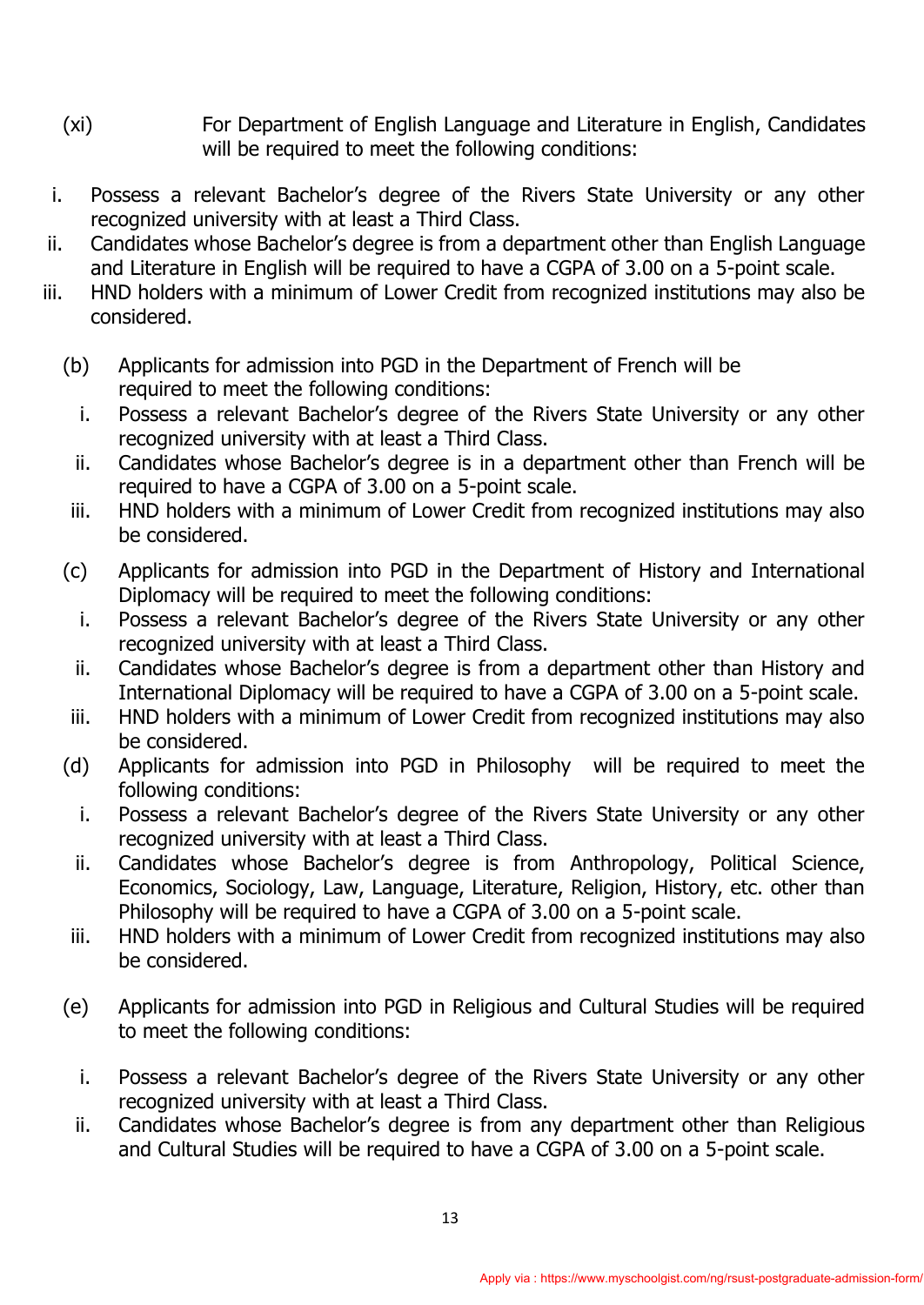- iii. HND holders with a minimum of Lower Credit from recognized institutions may also be considered.
- (f) Applicants for admission into PGD in Theatre Arts will be required to meet the following conditions:
	- i. Possess a relevant Bachelor's degree of the Rivers State University or any other recognized university with at least a Third Class.
	- ii. Candidates whose Bachelor's degree is from any department other than Theatre Arts will be required to have a CGPA of 3.00 on a 5-point scale.
- iii. HND holders with a minimum of Lower Credit from recognized institutions may also be considered.
- Xii Applicants for the PGD in Local Government Administration must possess: (a) A relevant Bachelor's degree in Anthropology, Political Science, Economics, Sociology of the Rivers State University or any other recognized University with at least a Third Class.
	- (a) Candidates whose Bachelor's degree is from disciplines such as Law, English Language, Literature, Education, Religion, History etc, will be required to have a CGPA of 3.00 on a 5 point scale.
	- (b) HND holders with a minimum of lower credit from recognized institutions may also be considered.
- Xiii Applicants for the PGD in Public Administration will require the following:
	- (a) Relevant Bachelor's degree not lower than Third Class Division from recognized universities.
	- (b) Bachelor's degrees with at least Second Class Lower Division in areas not related to Administration may be considered.
	- (c) HND holders with Upper Credit from recognized Institution may also be considered.
- Xiv Applicants for PGD in Peace, Conflict and Security Studies will require the following:
	- (a) Relevant Bachelor's degrees not lower than Third Class Division from recognized Universities.
	- (b) Bachelor's degrees with at least Second Class Lower Division in areas not related to Peace Studies may be considered.
	- (c) HND at Lower Credit level may also be considered.
	- (d) Relevant professional qualifications may also be considered.
- Xv Applicants for PGD in Economics will require the following: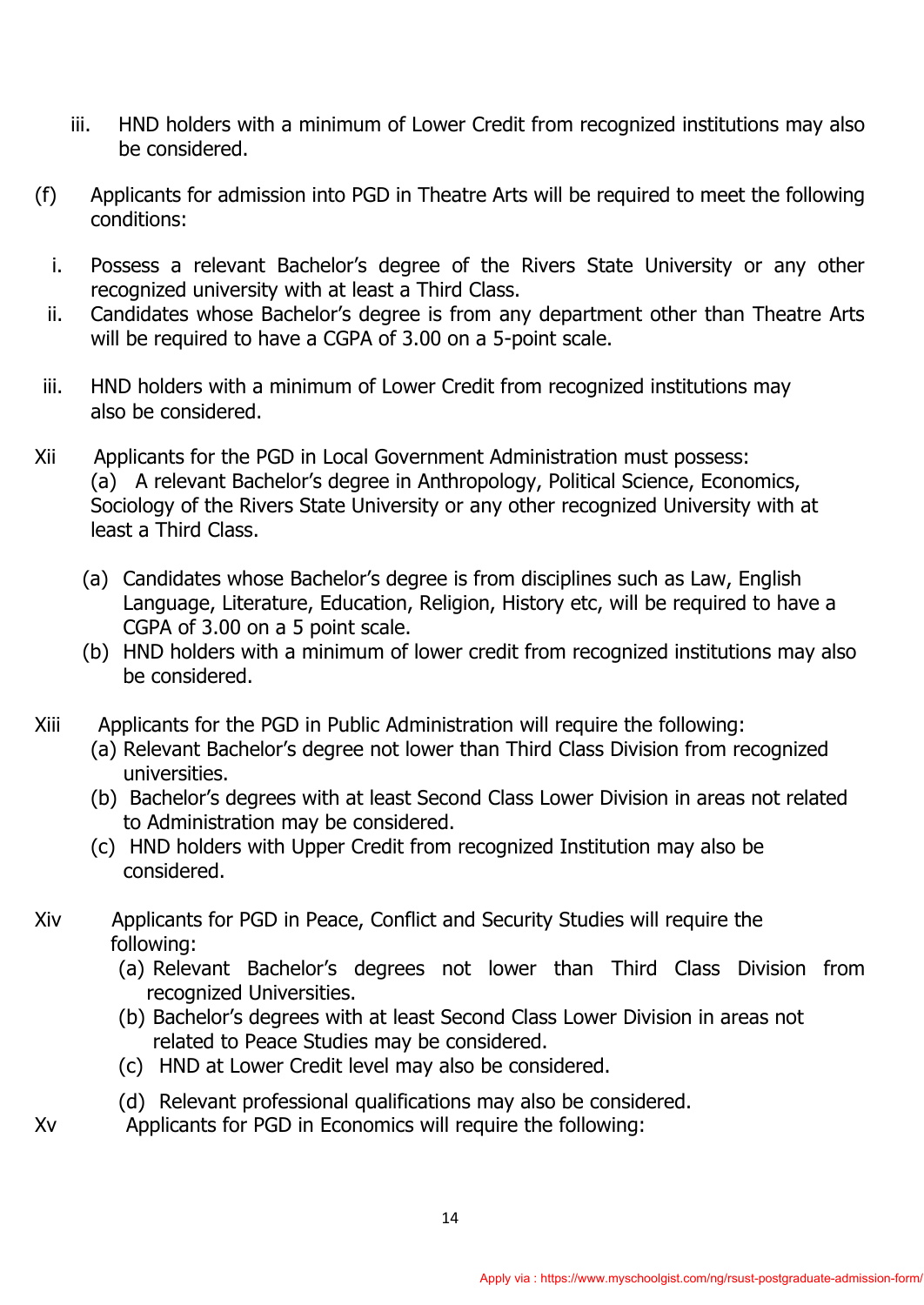A Third Class degree in the related area or a Second Class Lower Division degree in a related discipline obtained from the Rivers State University or any other recognized Institution of equivalent status:

- a) Candidates with Bachelor's degree in Mathematics, Statistics, Demographic studies and other related quantitative courses.
- xvi) Applicants for the PGD in Transport Planning and PGD in Supply Chain and Logistics Planning must possess the following:

 B.Sc./B.Tech. Third Class minimum from Rivers State University or any other recognized University in relevant disciplines such as Urban and Regional Planning, Transport Management, Marine Engineering, Business Administration, Environmental Sciences, etc.

- 1. HND or its equivalent with at least an Upper Credit.
- 2. Holders of recognized professional qualifications in Logistics/Transport, such as Chartered Institute of Logistics and Transport (CILT); Institute of Transport Engineers; Institute of Transport Administration and others, with at least 5 years working experience in a transport or related organization.
- xvii) Applicants for the PGD in Environmental Management and Control must possess the following:
	- (a) Third Class degree in Natural or Applied Sciences, Medical Science, Agriculture, Engineering, Environmental Sciences and Geography.
	- (b) HND Upper Credit minimum or its equivalent in Natural or Applied Sciences, Agriculture, Engineering, Environmental Sciences and Geography from recognized higher institutions may also be considered.
- xviii) Applicants for the PGD in Applied Statistics must possess the following:-
	- (a) Third Class Bachelor's degree in Statistics or related discipline from a recognized university.
	- (b) Holders of Higher National Diploma in Statistics or related discipline with a minimum of Upper Credit from a recognized institution may be considered for admission.
	- (c) In addition, a candidate must satisfy the minimum entry requirement for admission into a Bachelor's degree in the Department of Mathematics of Rivers State University i.e. a minimum of five O'Level credit passes in Mathematics, English Language, Physics. The other subjects shall include Chemistry, Biology and other relevant subjects (Economics, Statistics, Further Mathematics).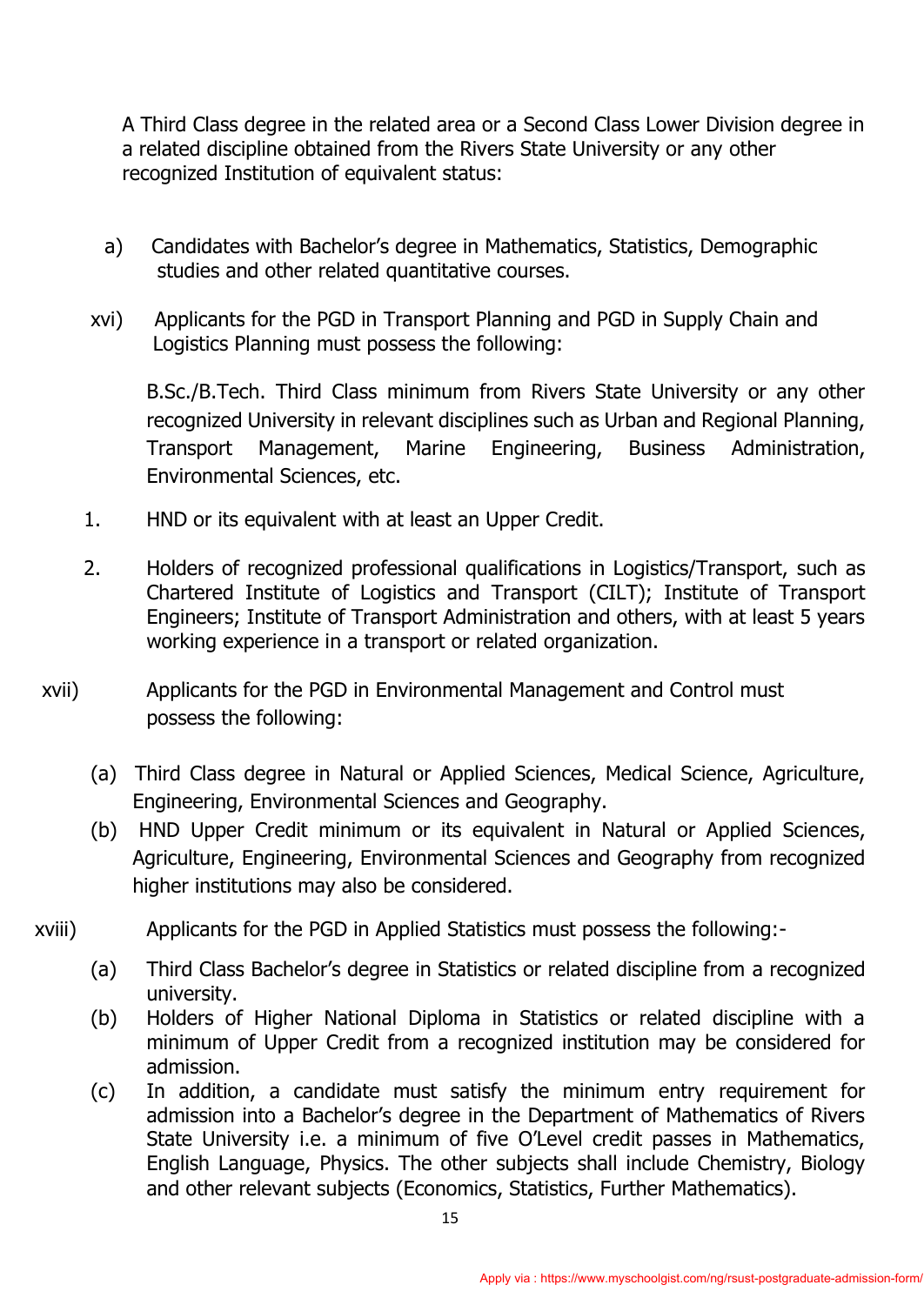## **B**. **MASTERS DEGREE PROGRAMMES**

- i) A candidate seeking admission into the Full-time/Part-time Master's degree programme must possess a Bachelor's degree with at least Second Class Lower Division in the relevant discipline.
- ii) For a Master's degree in the Institute of Education, candidates shall possess a minimum of Second Class Lower Division in the relevant field of study or PGDE/PGDTE obtained from Rivers State University or any other recognized Institution of equivalent status.
- iii) A candidate who holds PGD, PGDE, PGDTE in the relevant discipline or an equivalent Diploma (in Maritime Transport, Marine Engineering or Nautical Studies, Master Mariner, Marine Engineers Class 1) with CGPA of 3.50 or above (on a five-point grade system) may apply for the Master's Programmes.
- i) Candidates for M Sc in Surveying and Geomatics must be holders of either:
	- (a) BSc/BTech in Surveying and Geomatics degree with at least second Class Lower Division or equivalent from the Rivers State University or any other approved University;
	- (b) BSc degree Second Class Lower minimum in subjects cognate to Surveying such as Mathematics, Engineering, Physics or Geography (with Mathematics) and, in addition, a Postgraduate Diploma (PGD) in Surveying and Geomatics at a pass level equivalent to the CGPA of 3.0 and above on a 5-point scale obtained from the Rivers State University;
	- (c) Higher National Diploma (HND) Upper Credit minimum from a recognized institution may also be considered. Holders of the HND with Lower Credit with a minimum of five (5) years post-qualification relevant experience may be considered. However, such candidates must enroll for and pass prescribed remedial courses in Surveying and Geomatics.
- ii) Candidates for the M.Ed/MSc. degree programmes offered in the Faculty of Education/Institute of Education should possess

#### EITHER

A good Bachelor's degree (not lower than Second Class Lower Division) in a relevant teaching subject

OR

Higher National Diploma or its equivalent with at least lower credit classification in addition to PGDE or PGDTE with a CGPA of 3.50 obtained from this University or any other recognized institution.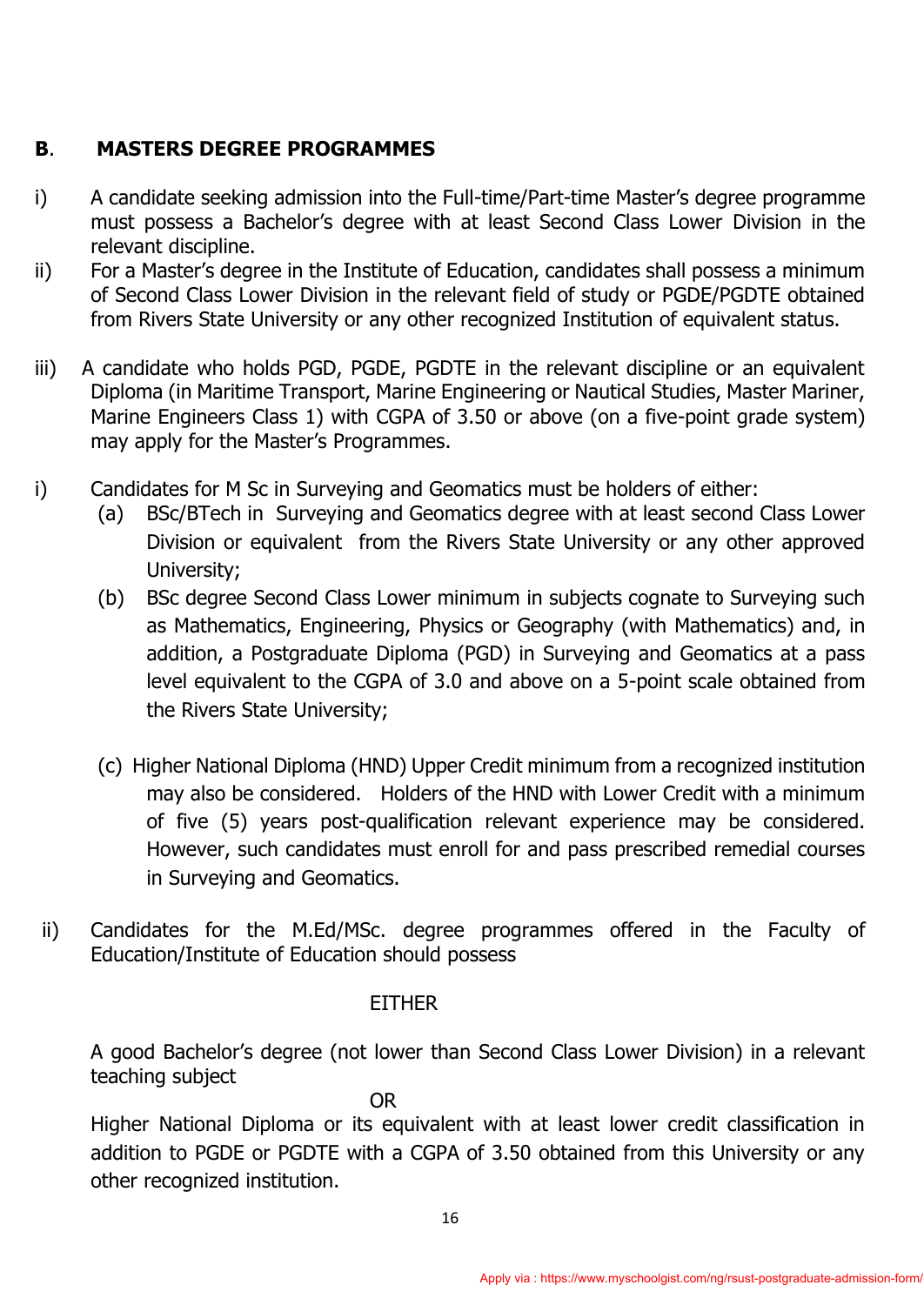iv Candidates for the Masters Programme (M.A) in English Language and Literature in English are required to possess any of the following qualifications:

A Bachelor's Degree in English Language or English Literature or B.A. Education/ English or Linguistics/Communication with a minimum of a Second Class (Lower Division) from any recognized university.

- i. A PGD at Upper Credit Level in Communication, Linguistics or English Language from the Faculty or any other recognized university.
- v Candidates for the Masters Programme (M.A) in French are required to satisfy the following admission requirements:
	- i. A good Bachelor's Degree in French and from any recognized university, with at least a Second Class Lower Division.
	- ii. A PGD at Upper Credit Level in French from the Faculty or a recognized university.
- (vi) Candidates for the Masters Programme (M.A) in History and International Diplomacy are required to satisfy the following:
	- i. Bachelor's Degree with a minimum of Second Class Lower Division in History and International Diplomacy, History and International Studies, History and Diplomatic Studies, History and International Relations or History and Strategic Studies from approved and recognized universities.
	- ii. PGD in History, Social Studies or Local Government Administration (minimum CGPA of 3.0) from a recognized institution.
- (vii) Candidates for the Masters Programme (M.A) in Philosophy are required to satisfy the following:
	- i. A good Bachelor's Degree in Philosophy from any recognized university, with at least a Second Class Lower Division.
	- ii. A PGD at Upper Credit Level in Philosophy from the Faculty or a recognized university.
- (viii) Candidates for the Masters Programme (M.A) in Religious and Cultural Studies are required to satisfy the following:
	- i. A Bachelor's Degree (B.A) in Religious and Cultural Studies with a minimum of a Second Class (Lower Division) from any recognized university.
	- ii. A Third Class Division with a PGD in Religious and Cultural Studies with at least a Credit Level Pass.
- (ix) Candidates for the Masters Degree Programme (M.A) in Theatre Arts are required to satisfy the following: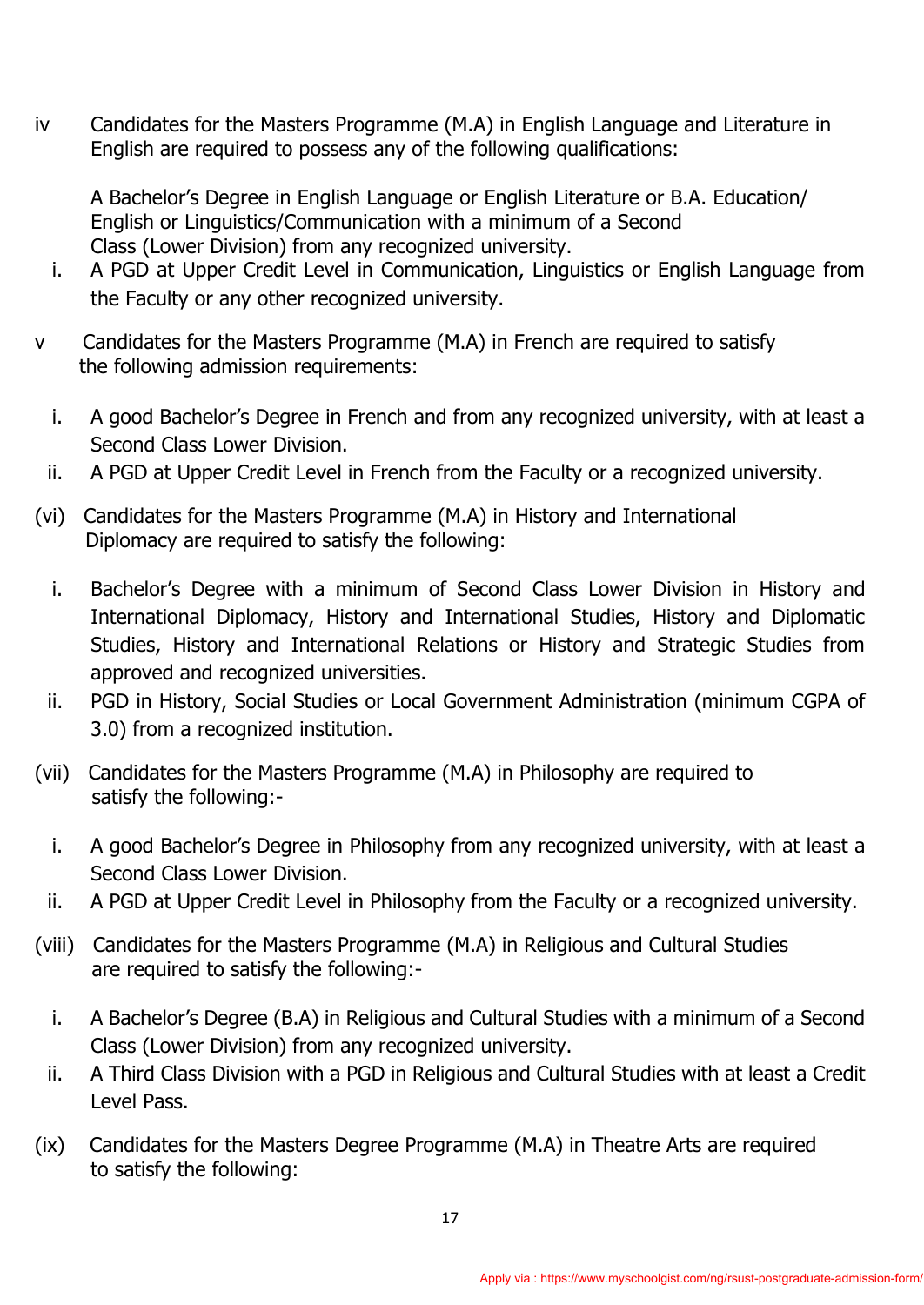- a Bachelor's Degree (B.A) in Theatre Arts, Music, Linguistics and Communication Studies/Mass Communication, English Language and Literature in English or Fine Arts and Design with a minimum of a Second Class (Lower Division) from any recognized university.
	- i. A Third Class Division with a PGD in Drama and Theatre-related area.
- X Candidates for the programme in Social Work and Gender Studies must Possess:
- (a) A Bachelor's degree in Political Science, History, Public Administration, Sociology, Anthropology or any other relevant discipline of the Rivers State University or that of any other recognized University with at least a Second Class Lower Division with 3.00 CGPA on a 5-point scale.
- (b) A PGD at Credit Level Pass (i.e. 3.5) in relevant area (such as Social Studies Political Science, Economics, History, Public Administration,Sociology, Anthropology or any other relevant discipline) from the Institute or a recognized University.
- Xi Candidates for the Masters Programme in Local Government Administration must possess:-
- (a) A Relevant Bachelor's degree in Political Science, History, Public Administration, Sociology or Anthropology of the Rivers State University or that of any other recognized university with at least a Second Class (Lower Division) with 3.00 CGPA on 5-point scale.
- (b) A PGD at Credit level pass (i.e. 3.5) in relevant area (such area as Social Studies, Political Science, Economics, History, Public Administration, Sociology or Anthropology) from the Institute or a recognized university.
- Xii Candidates for the MA and M Sc in Public Administration are required to satisfy the following:-
	- (a) A degree in relevant area from a recognized University with minimum of Second Class Lower Division may be admitted provided the University Matriculation requirements are satisfied.
	- (b) A Postgraduate Diploma at Upper Credit level in relevant area from a recognized university.
	- Xiii Candidate seeking admission into the Master's programme in Economics must possess the following:
		- i) a minimum of Second Class Lower degree in Economics from a recognized institution whose Economics programme is accredited by NUC.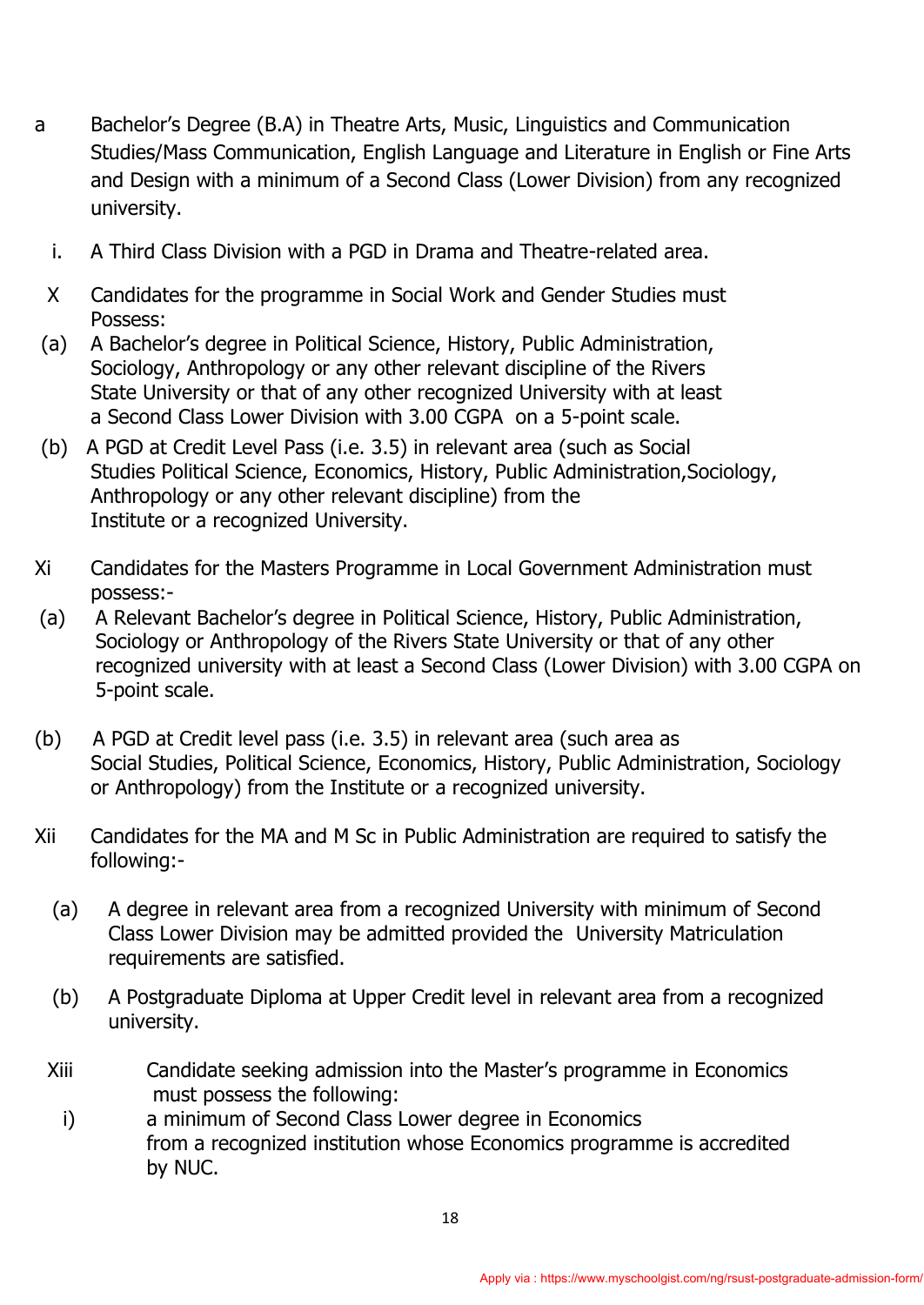- (ii) Candidates with PGD in Economics from a recognized institution with a CGPA of at least 3.5 on a 5-point scale.
- (xiv) Candidates for the MSc Transport Planning and M.Sc Supply Chain and Logistics Planning must have a PGD in Transport and Logistics Studies (with a minimum CGPA of 3.0 on a 5-point grade system) or B.Sc./B.Tech. degrees(Second Class Lower minimum) in Urban and Regional Planning, Civil Engineering, Marine Engineering, Management Sciences, Environmental Sciences and disciplines related to these.
- (xv) Candidates for the Professional Masters in Environmental Management and Control require the following:-
	- (a) Bachelor's degree (not below Second Class Lower) in Environmental Management, Environmental Science, Natural or Applied Science based subject, Agriculture, Geology, Medical Science or Technology/Engineering and Geography.
	- (b) PGD in Environmental Management and Control with a minimum of Merit/Pass (i.e.  $3.0 - 3.49$  on a 5.0 scale).
- xvi) Candidates seeking admission into MSc Environmental Management should possess:-
	- (a) A minimum of Second Class Lower Division Bachelor's Honours degree or equivalent in Physics, Chemistry, Biology, Geology, Geophysics, Geodesy, Meteorology, Mathematics, Hydrology, Engineering, Architecture, Town and Country Planning, Geography, Agriculture, Land Surveying, Computer Science or equivalent acceptable to the Senate of the university for admission into a Master's programme.
	- (b) Second Class Lower Division Bachelor's Honours degree in Environmental Management or Environmental Sciences related courses.
	- (c) PGD at credit level pass (i.e. 3.5 of 5.0 scale) or 60% on weighted percentage average.
	- e) Candidates for the Msc, PhD, MSc/PhD Degree in the Programme in Faculty of Management Sciences should possess any of the following:

c) Candidates for the PhD Degree in the Programme in Faculty of Management Sciences should possess any of the following:

## **NOTE FOR ENGINEERING**

xvii) The criteria for admission into the Master's degree in Engineering are as follows: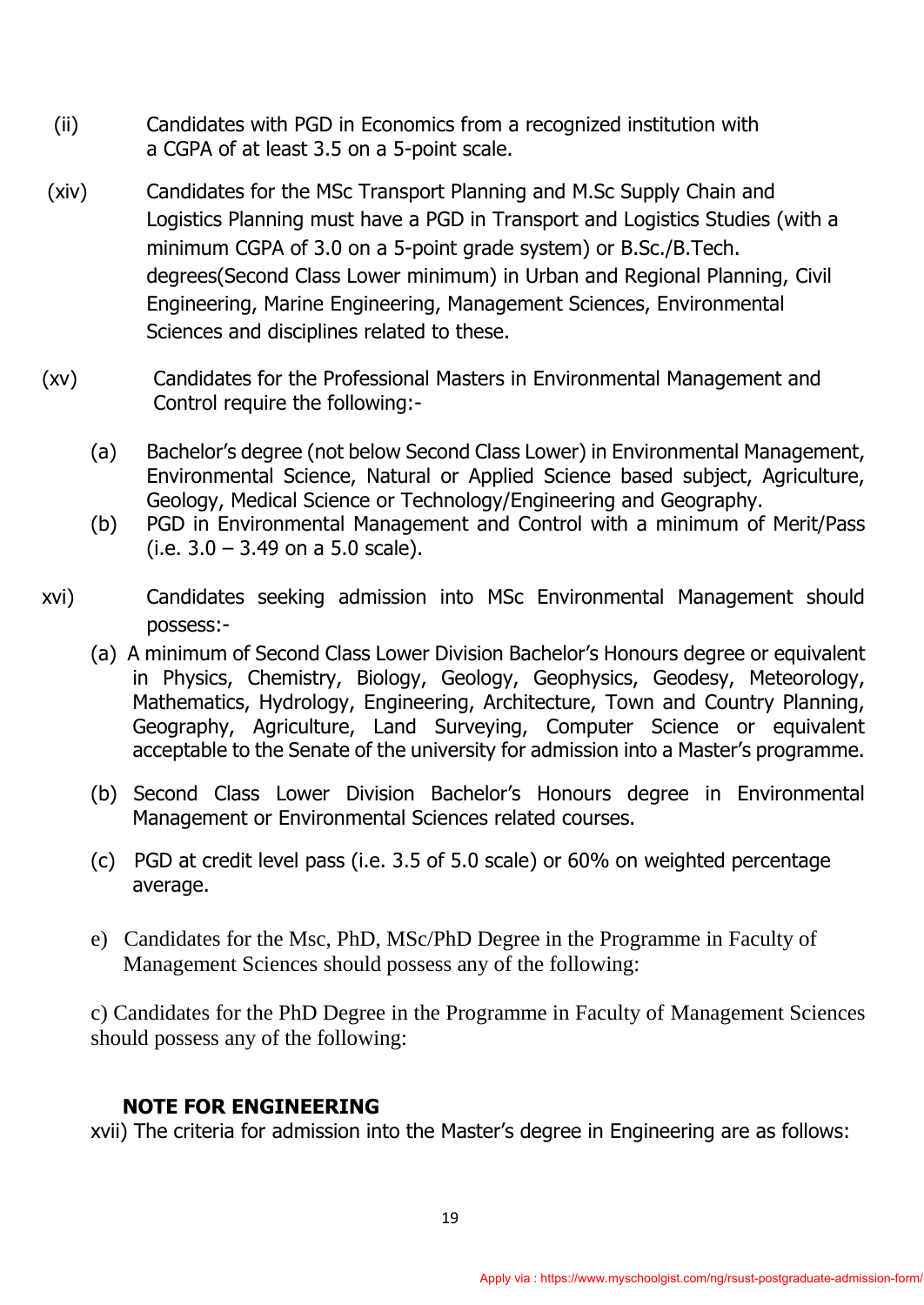- i. The candidate must have B.Tech, B.Sc, or B.Eng degree in Engineering disciplines with at least a Second Class Lower Division grade.
- ii. A candidate with an upper credit Postgraduate Diploma (PGD) (minimum CGPA of 3.50 on a 5-point scale) in Engineering disciplines from a recognized University shall be considered.
- iii. The candidate shall in addition satisfy the University matriculation Examination (UTME) which includes five O'Level Credit passes including English language, Mathematics, Physics and Chemistry as requirements for admission into the degree programme in Engineering disciplines and provide NYSC Discharge/Exemption/Exclusion Certificate.
- iv. Application for the Programmes are highly competitive and depending on availability of vacancies, there shall be a cut-off CGPA to be determined by the Departmental Postgraduate Board.
- v. The M.Tech programme is available to first degree graduates in Agricultural Engineering or Agricultural and Environmental Engineering or other related Engineering fields such as Civil and Chemical/Petrochemical Engineering for (Agricultural and Environmental Engineering Option),Mechanical Engineering for (Farm Power and Machinery Engineering Option) from a recognized institution, with at least a Second Class Lower Division.
- (a) For admission into the M. Tech programme in Chem/Pet Engineering, a candidate must have:
- (a) B. Tech, B. Sc, or B.Eng. degree in Chemical, Chemical/Petrochemical or Polymer Engineering with at least a Second Class Lower Division grade;
- (b) PGD (minimum CGPA of 3.50 on a 5-point scale) in Chemical, Chemical/Petrochemical Engineering from a recognized university or HND with Upper Credit from a recognized Institution.
- (a) Candidates for M. Tech in Department of Electrical Engineering, either a First Degree in Electrical, Electronics or Computer Engineering with at least a Second Class Lower Division grade; or
- (b) PGD (minimum CGPA of 3.50 on a 5-point scale) in Electrical, Electronics or Computer Engineering from a recognised university may be considered.
- (a) For admission into the Master of Technology (M.Tech) programme in Marine Engineering, Naval Architecture, Offshore Engineering and Subsea Engineering, the candidate must have B.Tech, B.Sc, or B.Eng degree in Marine Engineering or Naval Architecture with at least a Second Class Lower Division grade.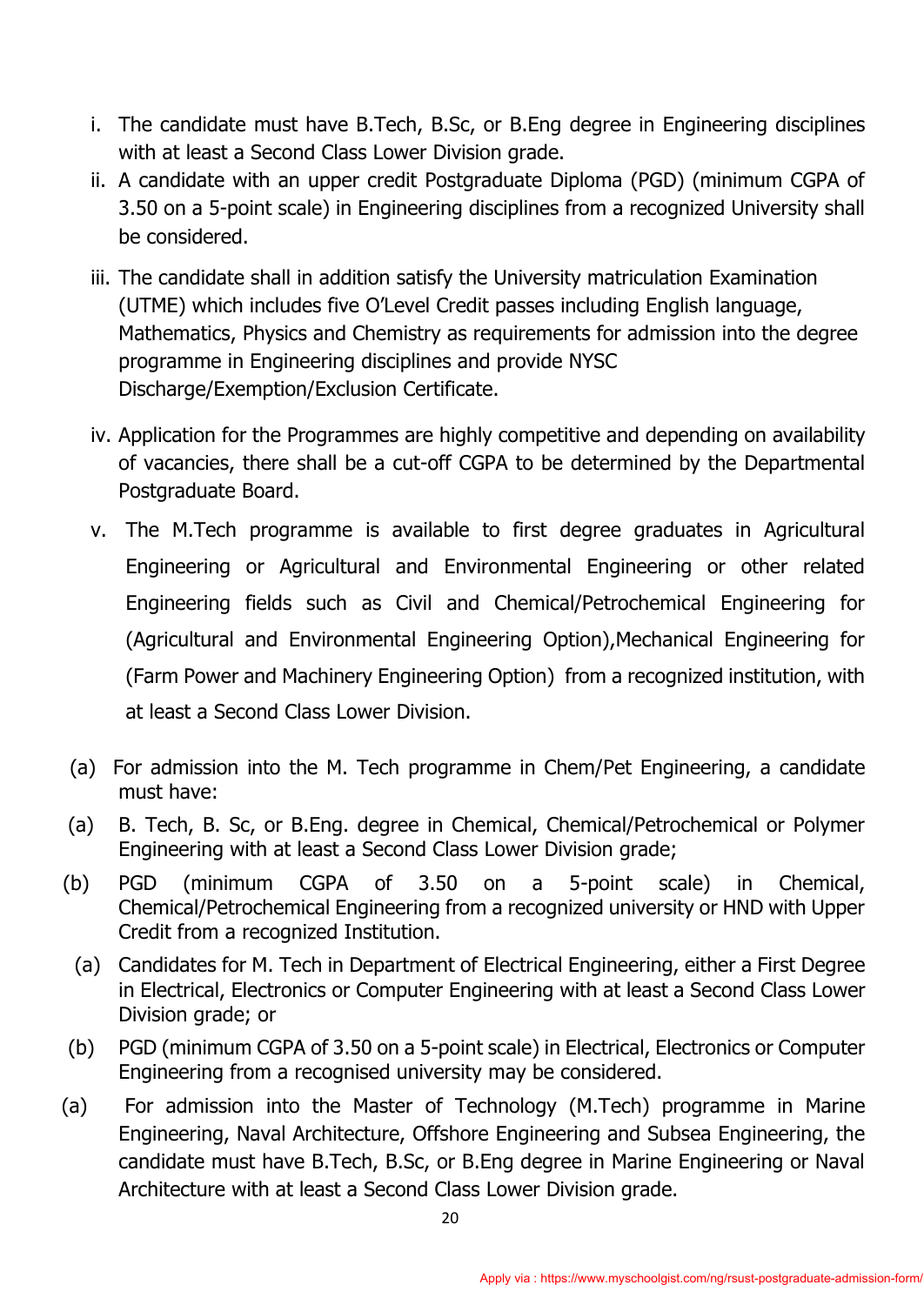(b) For admission into the Master of Technology (M.Tech) programme in Mechanical Engineering, the candidate must have B.Tech, B.Sc, or B.Eng degree in Mechanical Engineering with at least a Second Class Lower Division grade

## C. **DOCTOR OF PHILOSOPHY PROGRAMMES**

A candidate for a PhD programme shall:

- a) Possess a Master's degree with a CGPA of 3.50 or above, on a five-point grade system, in a relevant discipline, obtained from the Rivers State University or any other recognized institution of higher learning of equivalent status.
- b) For a PhD degree in the Faculty of Education, candidates shall possess a Master's degree in Education (with a CGPA OF 3.50 above, on a 5-point scale) in the relevant field of study obtained from Rivers State University or any other recognized institution of equivalent status.
- c) A candidate for Ph.D in English Language and Literature in English must possess the following:
	- i. A good Bachelor's Degree (minimum CGPA of Second Class Lower) in English Language, English Education, Literary Studies or Linguistics/Mass Communication from a recognized university.
	- ii. Candidate must possess a good Master's Degree in English Language, Literary Studies or Mass Communication from a recognized university, with a CGPA not below 3.50 on a five-point scale.
- (d) A candidate for PhD in French must possess the following:
	- i. A good Bachelor's Degree (minimum CGPA of Second Class Lower) in French and English Language from a recognized university and a Master's Degree in French from a recognized university, with a CGPA not below 3.50 on a five-point scale.
	- (e) Candidates for the PhD programme in History and International Diplomacy must Possess:
- i. A Bachelor's Degree (minimum of Second Class Lower Division) in History and International Diplomacy, History and International Studies, History and Diplomatic Studies, History and International Relations or History and Strategic Studies from approved and recognized Universities, and a Master's Degree in History and International Diplomacy, History and International Studies, History and Diplomatic Studies, History and International Relations or History and Strategic Studies from a recognized university, with a CGPA not below 3.50 on a five-point scale.
- (f) Candidates for Ph D programme in Philosophy must possess the following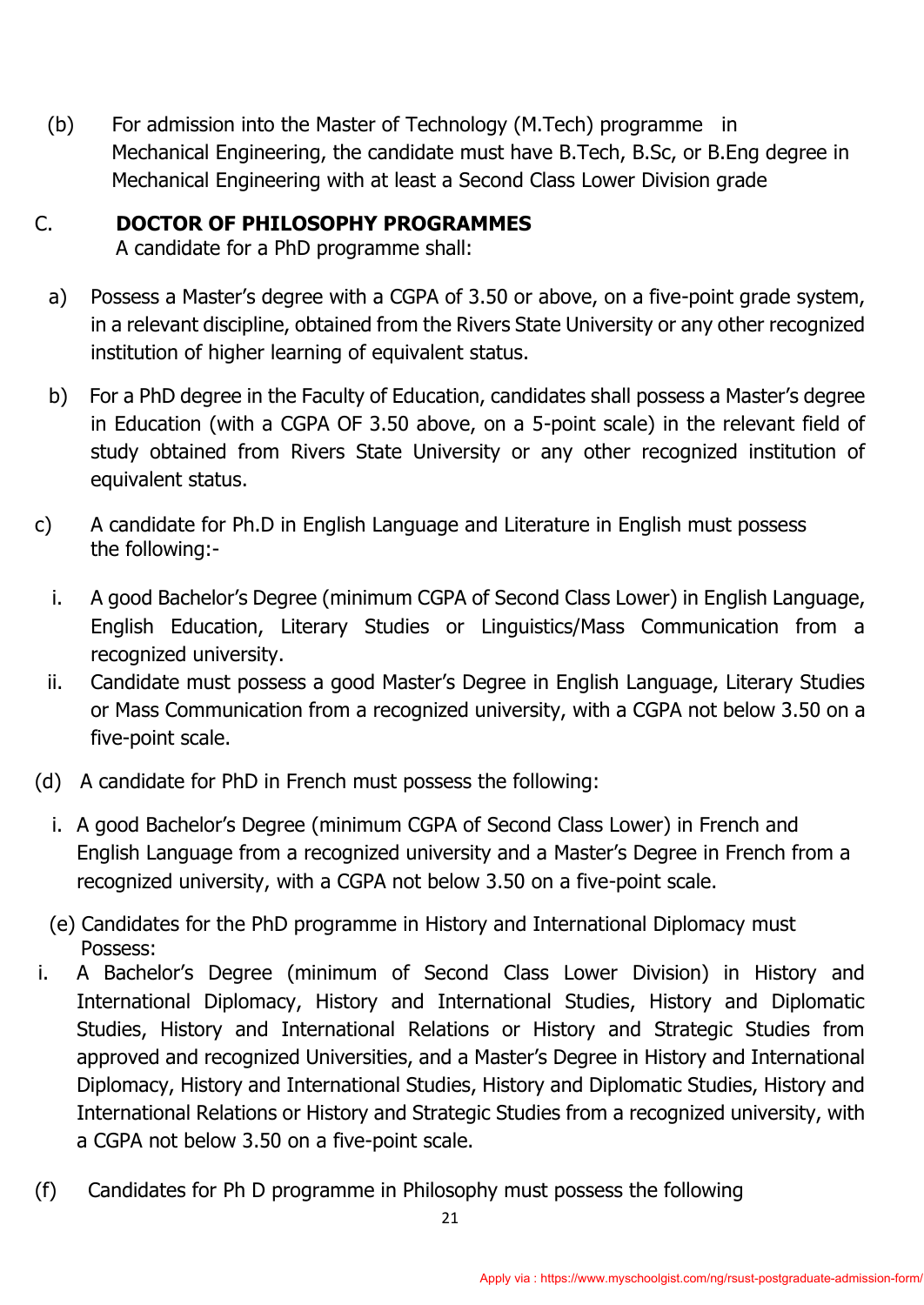- i. Candidates must possess a good Bachelor's degree in Philosophy, not lower than a Second Class Lower Division, from a recognized university;
- ii. Candidates must also possess a good Master's degree in Philosophy from a recognized university, with a CGPA not below 3.50 on a five-point scale.
- iii. A candidate for PhD in Philosophy whose CGPA is less than 3.50 will be required to register for the MPhil/PhD programme. Such candidates must present two seminars and a research proposal for grading and must score a minimum CGPA of 3.50 before proceeding to the PhD programme otherwise the MPhil Degree would be awarded upon the submission of a dissertation and its examination, following the procedure for a PhD thesis.
- (g) Candidates for PhD programme in Religious and Cultural Studies must possess the following:
	- i. MA Degree in Religious and Cultural Studies, Islamic Studies, Theology or other

related disciplines such as Philosophy, History, Sociology and Anthropology, on a CGPA of 3.50 points on a 5-point scale, from the Rivers State University or any other institution recognized by the Senate of Rivers State University, in addition to a Bachelor of Arts degree with Second Class Lower in any of the aforementioned areas

- ii. Candidates with the MA degree in related disciplines such as Philosophy, History, Sociology and Anthropology will be required to take all MA taught courses in Religious and Cultural Studies and score at least a C grade to advance to the PhD
- iii. Candidates (from other universities) whose admission qualifications show deficiencies in the transcripts will be required to take some remedial courses from the courses available in the MA programme of the Department and score at least a C grade to advance to the PhD.
- (h) A candidate for PhD in Theatre Arts must possess a good Master's Degree (minimum CGPA of 3.50 on a 5-point scale) in Theatre Arts from a recognized university in addition to a Bachelor's degree with a minimum of Second Class Lower Division.
- (i) A candidate for PhD in Estate Management with Master's degree in other cognate disciplines like Environmental Management will be required to take and pass remedial courses as may be prescribed by the Department before proceeding with their research.
- (j) A candidate for a PhD in Environmental Management and Control shall possess the following:-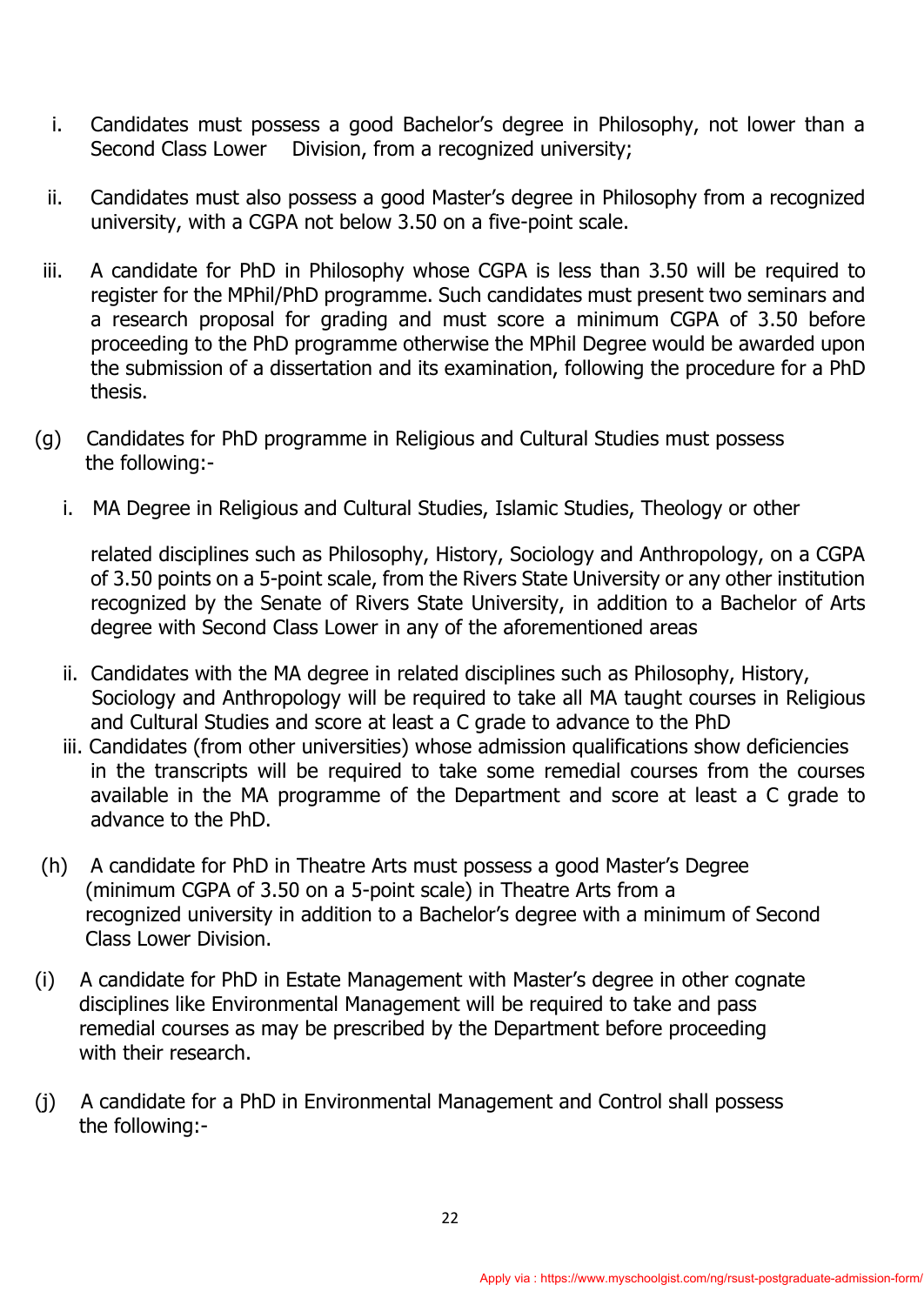- (i) MSc degree with a CGPA of at least 3.5 on a five-point scale or 60% weighted average in addition to a Bachlor's degree in the relevant area with a minimum of Second Lower Division.
- (ii) Demonstrate adequate intellectual capacity, maturity and effective decision making and problem solving potentials possibly through a selection process.
- (iii) All candidates whose MSc degrees are not in Environmental Management will be required to audit (undergo) prescribed core courses of a Master programme.
- (k) Holders of Master of Business Administration (MBA) degrees can only be considered for admission into the relevant Master of Science (MSc) programmes related to their first degrees.
- (l) For PhD in Engineering Management, candidate should hold MEM
- (m) A Candidate for Ph D in Public Administration must have a Master's degree with a CGPA of 3.5 on a 5-point scale or at least an average of B grade (60%) which includes course work and research disertation from a recognized University.
- (n) A Candidate for Ph D in Peace, Conflict and Security Studies must possess a good Master's degree in Peace Studies in addition to a Bachelor's degree with a minimum of Second Class lower Division.
- (O) A Candidate for Ph D in Economics must possess the following:-
- i Possess the university minimum requirement for a B Sc degree in Economics
- ii Have obtained a Bachelor's degree from an approved University whose Economics programme is accredited by NUC, with a minimum of at least Second Class Lower degree in the discipline.
- iii Hold a Master degree in Economics with a CGPA of at least 3.5 on a 5.0 point scale.

Note: In addition to the conditions above, a candidate may be required to present himself/herself for a selection test and/or oral interview.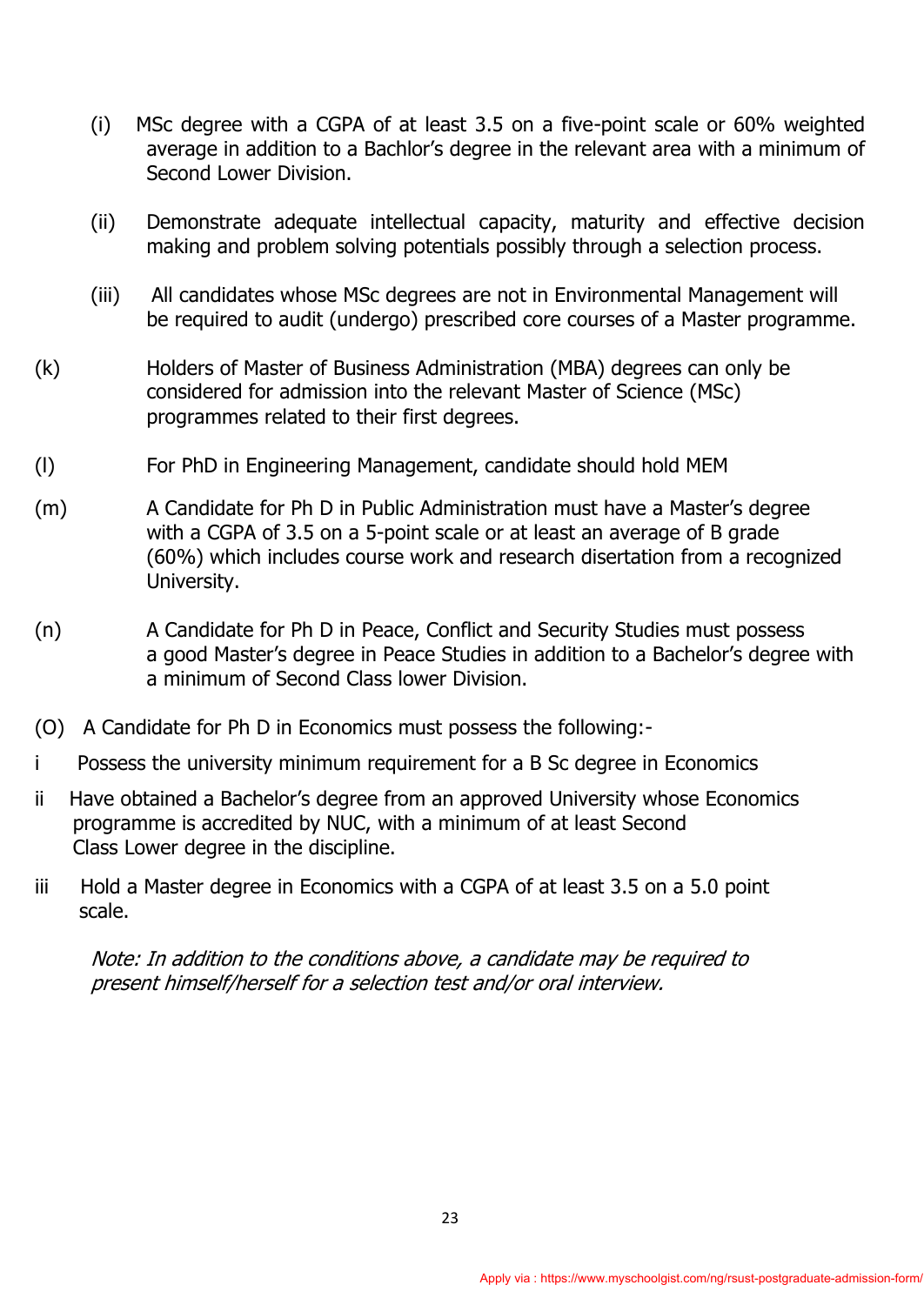## **SPECIAL MSC/PHD PROGRAMME IN MANAGEMENT SCIENCES**

- i. Candidate should possess an MBA degree with a CGPA of not less than 3.50 on a 5 point scale or 3.00 on a 4-point scale in relevant area of Management Sciences Discipline from any recognized institution.
- ii. Candidate with MSc Degree in relevant area of Management Sciences Discipline from any recognized university with a CGPA of not less than 3.00 on a 5-point scale from a recognized University.

## 2. **DURATION OF PROGRAMMES**

- 2.1 The full-time Postgraduate Diploma programmes run for two semesters (minimum) and four semesters (maximum) with or without project writing.
- 2.2 The full-time Postgraduate Diploma programme in Engineering runs for a duration of four semesters (minimum) and six semesters (maximum) with project.
- 2.3 The full-time Postgraduate Diploma programme in Transport Planning and Logistics and Supply Chain Planning runs for three semesters (minimum) and five semesters (maximum).
- 2.4 The part-time Postgraduate Diploma programme in Surveying and Geomatics runs for four semesters (minimum) and six semesters (maximum).
- 2.5 The full-time Master's degree programme with dissertation is structured to last for a minimum of four semesters and a maximum of six semesters.
- 2.6 The full-time Master's degree programme with dissertation in Faculty of Engineering is structured to last for a minimum of four semesters and a maximum of six semesters.
- 2.7 The full-time Master's degree programme in Surveying and Geomatics runs for three semesters (minimum) and six semesters (maximum).
- 2.8 The part-time Master's degree programme in Surveying and Geomatics runs for four semesters (minimum) and eight semesters (maximum).
- 2.9 The full-time Master's degree programme in Transport Planning and Logistics and Supply Chain Planning will run for four semesters (minimum) and six semesters (maximum).
- 2.10 The full-time Professional Master's programme in Environmental Management and Control will run for three semesters (minimum) and six semesters (maximum).
- 2.11 The full-time Master's degree (M Sc) in Environmental Management and Control will run for four semesters (minimum) and six semesters (maximum).
- 2.12 The full–time Doctor of Philosophy (PhD) programmes with thesis runs for six semesters (minimum) and eight semesters (maximum).